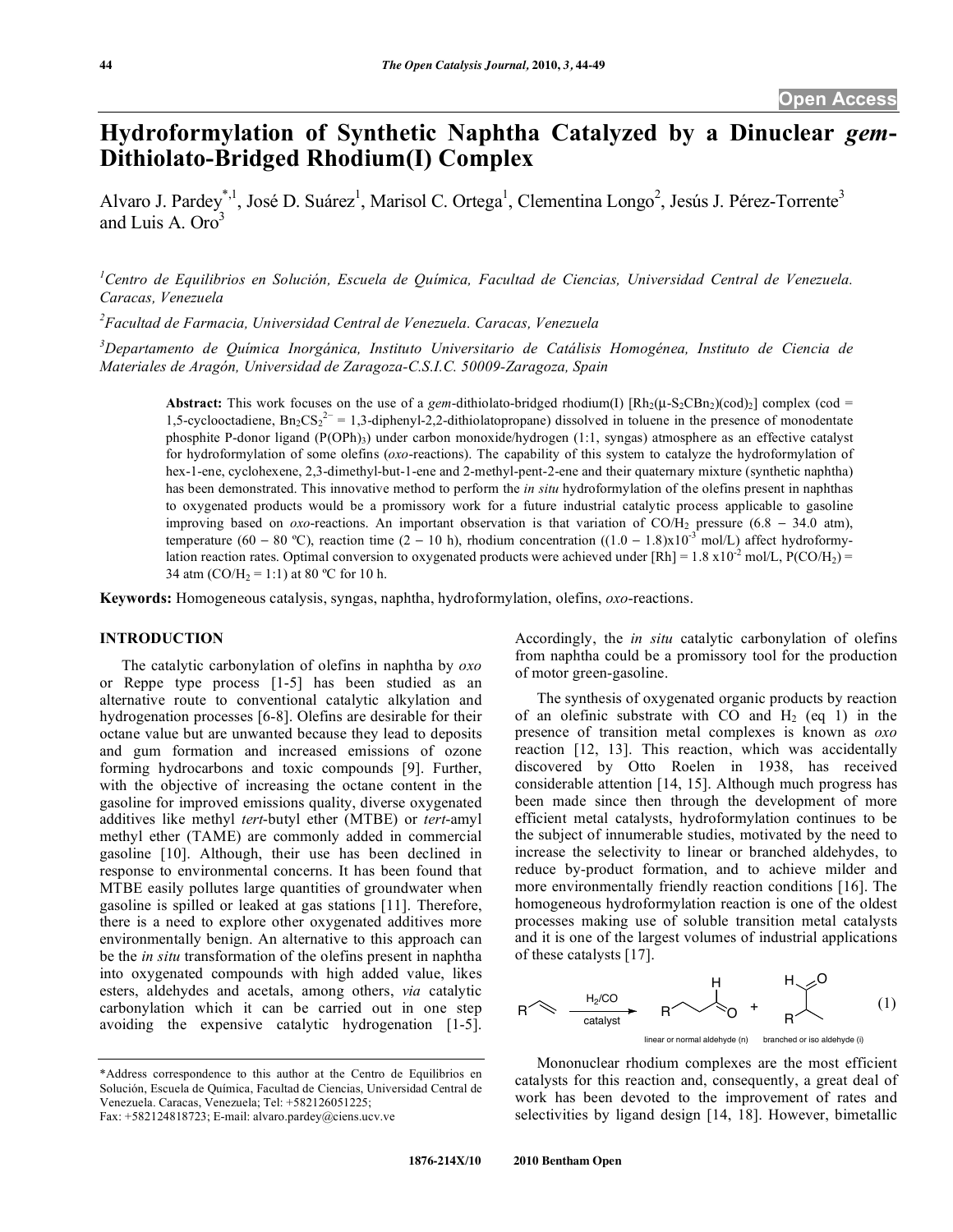catalysis has attracted considerable interest in recent years [19-25].

 We have recently reported the synthesis of dinuclear rhodium complexes supported by *gem*-dithiolato ligands  $(R_2CS_2^2)$  exhibiting a bridging and chelating coordination mode  $(1.2 \kappa^2 S, 1.2 \kappa^2 S')$  and a single bridgehead carbon atom between both sulphur atoms [26, 27]. Interestingly, the dinuclear *gem*-dithiolato bridged compounds  $\lceil Rh_2(\mu - \mathcal{L})\rceil$  $S_2CR_2$ )(cod)<sub>2</sub>] (cod = 1,5-cyclooctadiene, R = Bn (benzyl), Pr;  $R_2 = -(CH_2)_{4^-}, -(CH_2)_{5^-}$  dissolved in toluene in the presence of monodentate phosphine or phosphite P-donor ligands under carbon monoxide/hydrogen (1:1) atmosphere are efficient catalysts for the hydroformylation of oct-1-ene under mild conditions (6.8 atm of CO/H<sub>2</sub> and 80 °C) [26, 28]. Interestingly,  $P(OPh)$ <sub>3</sub> (triphenyl phosphite) and  $P(OME)_3$  (trimethyl phosphite) resulted to be the best modifying ligands among the other phosphine modifying ligands among the other (triphenylphosphine, trimethylphosphine, triisopropylphosphine or tricyclohexylphosphine) P-donor ligands used in these studies. Further, the system  $\left[\text{Rh}_2(\mu-S_2CBn_2)(\text{cod})_2\right]$  $P(OPh)$ <sub>3</sub> was tested in the hydroformylation-isomerization of *trans*-oct-2-ene (internal olefin). Under optimized conditions  $(P(CO/H_2) = 13.6$  atm at 100 °C for 8 h, CO/H<sub>2</sub>, 1/1;  $[Rh_2] =$ 1.0 mM,  $[trans-oct-2-ene]/[Rh_2] = 600$  up to  $64\%$  of aldehyde selectivity and  $TOF(\text{aldehyde}) = 42 \text{ h}^1$  were obtained. These results show the moderate activity of this catalytic system for hydroformylation of internal double C-C bonds and this is an important property to take in account for naphtha hydroformylation. Naphtha contains large amount of internal olefin content  $($  > 50%) [10].

One of the potential benefits of the *gem*-dithiolatobridged rhodium(I) based system to be used as a catalyst for hydroformylation on naphtha is the presence of the sulfur containing dithiolato ligand. The deactivation of catalyst by organosulfur compounds present in the refinery cuts is one of the main concerns in the oil industry. However, Chuang *et al.* [29-31] employing supported rhodium catalyst Rh/SiO<sub>2</sub> and Baricelli *et al.* [25, 32] using a water-soluble rhodium complex  $[Rh(\mu-Pz)(CO)(TPPTS)]_2$  (TPPTS = tris(*m*sulfophenyl)phosphine trisodium salt and  $Pz = pyrazolate$ reported that presence of sulfur in the media enhances the activity during hydroformylation reactions due to the formation of rhodium-sulfide species under the catalytic reaction conditions which could be responsible for the increase of the activity towards oxygenated products.

 Additional potential advantages of the *gem*-dithiolatobridged rhodium(I) system come from the structure and the coordination mode of the bridging ligand that produce much more rigid dinuclear systems with a smaller angle between the coordination planes of the rhodium centers and shorter Rh–Rh distances, which should favor the cooperative effects between the metal centers resulting in more active and selective catalysts than the monometallic systems. We report herein on the catalytic activity for the hydroformylation of some olefins present in naphtha by the *gem*-dithiolato dinuclear rhodium(I)  $[Rh_2(\mu-S_2CBn_2)(cod)_2]$  complex (Fig. **1**) in the presence of  $P(OPh)_{3}$ . The aim of this study is to determine the influence of the variation of some reaction parameters on reaction rates.



**Fig. (1).** Molecular structure of compound  $\left[Rh_2(\mu-S_2CBn_2)(\text{cod})_2\right]$ .

### **EXPERIMENTAL**

 Hex-1-ene, cyclohexene, 2,3-dimethyl-but-1-ene, 2 methyl-pent-2-ene, toluene (Aldrich) were distilled prior to use. The gas He and the gas mixture  $CO/H<sub>2</sub>$  were purchased from BOC Gases and were used as received. The dinuclear rhodium complex  $\left[Rh_2(\mu-S_2CBn_2)(\text{cod})_2\right]$  was prepared from  $Bn_2C(SH)_2$  and  $[Rh(\mu-OH)(cod)]_2$  following the procedure recently reported and their molecular structure determined by X-ray diffraction [27]. Analyses of liquid phase were done on a Buck Scientific 910 programmable gas chromatograph fitted with a MXT-1 (30 m x 0.52 mm x 1.0 mm) column and flame ionization detector, and using He as the carrier gas. A Varian Chrompack 3800 programmable gas chromatograph fitted with a CP-Sil-8-CB (phenyldimethylpolysiloxane) (30 m x 0.250 mm) column and a Varian Chrompack, Saturn 2000 mass selective detector were used to confirm the identity of the organic reaction products at the end of each run. Catalytic runs were performed in a 30 mL mechanically stirred and electrically heated stainless steel Parr reactor. In a typical run, 11.6 mg of the catalyst  $[Rh_2(\mu-S_2CBn_2)(cod)_2]$   $(1.7x10^{-5}$  mol),  $0.25x10^{-2}$  mol of olefin,  $1.36x10^{-4}$  mol of P(OPh)<sub>3</sub> and 16 mL of toluene were added to the reaction vessel. The system was then flushed with nitrogen to remove the air and subsequently flushed with a portion of the mixture CO/H2 (1:1) to remove all the nitrogen from the system. The reaction vessel was then charged with  $CO/H_2$  (1:1) at the desired pressure  $(6.8 - 34.0 \text{ atm})$  and electrically heated to 60 – 80 °C for 2 – 10 h. After a given time the reaction was stopped, the reactor cooled to room temperature, excess pressure was vented and the products were analyzed by GC and GC-MS techniques.

### **RESULTS**

 The catalytic carbonylation of each of the following olefins (Fig. **2**): hex-1-ene (terminal and linear olefin), cyclohexene (cyclic olefin), 2,3-dimethyl-but-1-ene (branched and terminal olefin) and 2-methyl-pent-2-ene (branched and internal olefin) was tested separately. These olefins were used as a model because they are generally present among other short-chain olefins in real naphtha [3, 5]. The results for the carbonylation of this four olefin-model system show that 2-methyl-pent-2-ene is the less reactive (Table **1**). For that reason, the studies for achieving optimal conditions (pressure of  $CO/H<sub>2</sub>$ , temperature and reaction time) were the primary focus for this  $\beta$ -disubstituted olefin. The goal is to find the optimal conditions for the conversion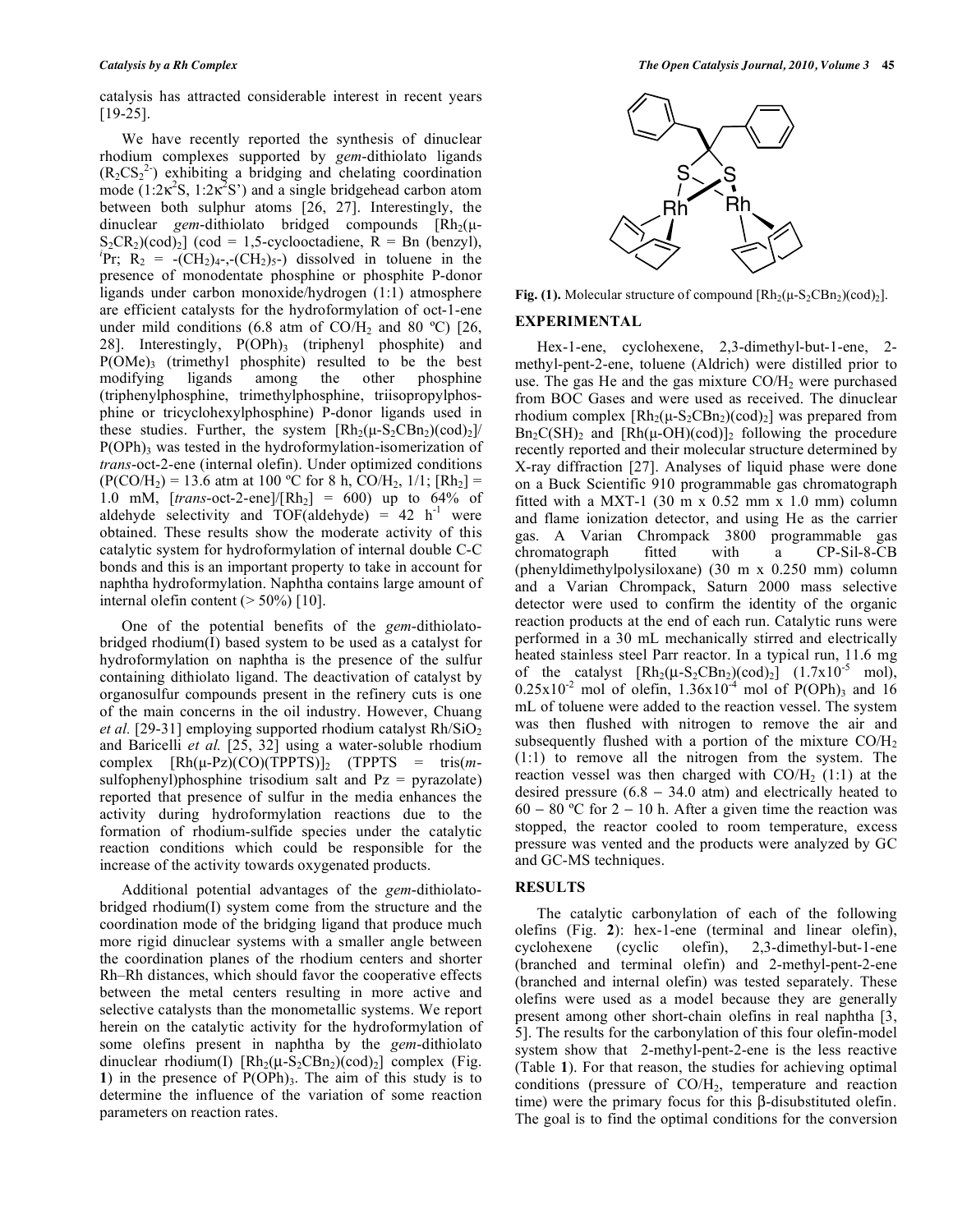of this olefin which in principle could be the same for the rest of the individual olefins, for the quaternary system and for real naphtha. However, we want first to report the effects  $CO/H<sub>2</sub>$  molar ratio variation for the hex-1-ene under high pressure of  $P(CO/H_2)$ . Table 2 summarizes the data.



**Fig. (2).** Four olefin model for synthetic naphtha: hex-1-ene (**a**), cyclohexene (**b**), 2,3-dimethyl-but-1-ene (**c**) and 2-methyl-pent-2 ene (**d**).

Table 1. Hydroformylation of Olefins by [Rh<sub>2</sub>(μ-**S<sub>2</sub>CBn<sub>2</sub>**)(cod)<sub>2</sub>] Catalyst<sup>a</sup>

| <b>Individual Components</b> | Conversion<br>$\frac{6}{2}$ | Products (Selectivity,%) <sup>b</sup>                                          |
|------------------------------|-----------------------------|--------------------------------------------------------------------------------|
| Hex-1-ene                    | (61)                        | Heptanal (75)<br>2-Methyl-hexanal (22)                                         |
| 2.3-Dimethyl-but-1-ene       | (34)                        | 3,4-Dimethyl-pentanal (83)<br>2,2,3-Trimethyl-butanal (15)                     |
| Cyclohexene                  | (25)                        | cyclohexanecarboxaldehyde (100)                                                |
| 2-Methyl-pent-2-ene          | (15)                        | 2,2-Dimethyl-pentanal (77)<br>2-Isopropyl-butanal (12)<br>3-Methyl-hexanal (8) |

<sup>a</sup>Reaction conditions: [Rh<sub>2</sub>] (1.7x10<sup>-5</sup> mol, 1.0x10<sup>-3</sup> mol/L), olefin (1x10<sup>-2</sup> mol, 0.59 mol/L), olefin/[Rh<sub>2</sub>] = 600, P(OPh)<sub>3</sub> (1.36x10<sup>-4</sup> mol), P(OPh)<sub>3</sub>/Rh = 4, toluene (16 mL),  $P = 6.8$  atm (CO/H<sub>2</sub>, 1/1) at 80 °C for 2 h.

<sup>b</sup>Selectivity for aldehyde formation = (ni/ $\Sigma$  ni )x100; ni = mmoles of product i;  $\Sigma$  ni = sum of all products; measured as areas in GC.

**Table 2. CO/H2 Molar Ratio Effects on Hydroformylation of Hex-1-Ene by [Rh2(**μ**-S2CBn2)(cod)2**]**/P(OPh)3 Catalysta** 

| CO/H <sub>2</sub> Molar Ratio | Conversion $(\% )$ |
|-------------------------------|--------------------|
| 2:1                           | 79                 |
| 1:2                           | 74                 |
| 4:1                           | 63                 |
| 1 · 4                         |                    |

<sup>a</sup>Reaction conditions: [Rh<sub>2</sub>] (1.7x10<sup>-5</sup> mol, 1.0x10<sup>-3</sup> mol/L), olefin (0.25x10<sup>-2</sup> mol, 0.15 mol/L), olefin/[Rh<sub>2</sub>] = 600, P(OPh)<sub>3</sub> (1.36x10<sup>-4</sup> mol), P(OPh)<sub>3</sub>/Rh = 4, toluene (16 mL),  $P = 34$  atm (CO/H<sub>2</sub>, 1/1) at 80 °C for 2 h.

The results of the effect of varying the  $CO/H<sub>2</sub>$  pressure in the  $6.8 - 34.0$  atm range for the 2-methyl-pent-2-ene olefin system is summarized in Table **3**. From it can be observed that an increase in the  $P(CO/H<sub>2</sub>)$  from 6.8 to 34.0 atm further increased the conversion values from 31 to 43%. Further optimization studies for the catalytic hydroformylation of the olefins will set the optimal value to  $P(CO/H_2) = 34.0$  atm.

# **Table 3. Carbon Monoxide/Hydrogen Pressure Effects on Hydroformylation of 2-Methyl-Pent-2-Ene by [Rh2 (**μ**-S2CBn2)(cod)2**]**/P (OPh)3 Catalysta**

| $CO/H2$ (atm) | Conversion (%) | Products (Selectivity,%) <sup>b</sup>                                          |
|---------------|----------------|--------------------------------------------------------------------------------|
| 6.8           | 31             | 2,2-Dimethyl-pentanal (77)<br>2-Isopropyl-butanal (12)<br>3-Methyl-hexanal (6) |
| 13.6          | 34             | 2,2-Dimethyl-pentanal (75)<br>2-Isopropyl-butanal (14)<br>3-Methyl-hexanal (7) |
| 20.4          | 38             | 2,2-Dimethyl-pentanal (74)<br>2-Isopropyl-butanal (15)<br>3-Methyl-hexanal (7) |
| 27.2          | 40             | 2,2-Dimethyl-pentanal (75)<br>2-Isopropyl-butanal (17)<br>3-Methyl-hexanal (5) |
| 34.0          | 43             | 2,2-Dimethyl-pentanal (73)<br>2-Isopropyl-butanal (18)<br>3-Methyl-hexanal (4) |

<sup>a</sup>Reaction conditions: [Rh<sub>2</sub>] (1.7x10<sup>-5</sup> mol, 1.0x10<sup>-3</sup> mol/L), olefin (0.25x10<sup>-2</sup> mol, 0.15 mol/L), olefin/[Rh<sub>2</sub>] = 600, P(OPh)<sub>3</sub> (1.36x10<sup>-4</sup> mol), P(OPh)<sub>3</sub>/Rh = 4, toluene (16 mL), CO/H<sub>2</sub> (1/1) at 80 °C for 2 h.

<sup>b</sup>Selectivity for aldehyde formation = (ni/ $\Sigma$  ni )x100; ni = mmoles of product i;  $\Sigma$  ni = sum of all products; measured as areas in GC.

The effect of varying the temperature in the  $60 - 80$  °C range for the 2-methyl-pent-2-ene olefin system is summarized in Table **4**. This study was conducted in this temperature range because over 80 ºC some decomposition of the rhodium precursor is observed as was indicated by the color of the catalytic solutions [28]. Further, at temperatures below 60 ºC the conversion rate is slow. There is an increase on the conversion values from 27, 35 to 43% when the temperature is increased from 60, 70 to 80 ºC, respectively.

### **Table 4. Temperature Effects on Hydroformylation of 2- Methyl-Pent-2-Ene by [Rh<sub>2</sub>(μ-S<sub>2</sub>CBn<sub>2</sub>)(cod)<sub>2</sub>]/P(OPh)<sub>3</sub>** Catalyst<sup>a</sup>

| Temperature $(^{\circ}C)$ | Conversion (%) | Products (Selectivity,%) <sup>b</sup>                                          |
|---------------------------|----------------|--------------------------------------------------------------------------------|
| 60                        | 27             | 2,2-Dimethyl-pentanal (89)<br>2-Isopropyl-butanal (7)<br>3-Methyl-hexanal (1)  |
| 70                        | 35             | 2,2-Dimethyl-pentanal (83)<br>2-Isopropyl-butanal (10)<br>3-Methyl-hexanal (3) |
| 80                        | 43             | 2,2-Dimethyl-pentanal (73)<br>2-Isopropyl-butanal (17)<br>3-Methyl-hexanal (5) |

<sup>a</sup>Reaction conditions: [Rh<sub>2</sub>] (1.7x10<sup>-5</sup> mol, 1.0x10<sup>-3</sup> mol/L), olefin (0.25x10<sup>-2</sup> mol, 0.15 mol/L), olefin/[Rh<sub>2</sub>] = 600, P(OPh)<sub>3</sub> (1.36x10<sup>-4</sup> mol), P(OPh)<sub>3</sub>/Rh = 4, toluene (16 mL),  $P = 34$  atm (CO/H<sub>2</sub>, 1/1) for 2 h.

<sup>b</sup>Selectivity for aldehyde formation = (ni/ $\Sigma$  ni )x100; ni = mmoles of product i;  $\Sigma$  ni = sum of all products; measured as areas in GC.

 Table **5** is summarizes the effect of varying the reaction time in the  $2 - 10$  hours range for the 2-methyl-pent-2-ene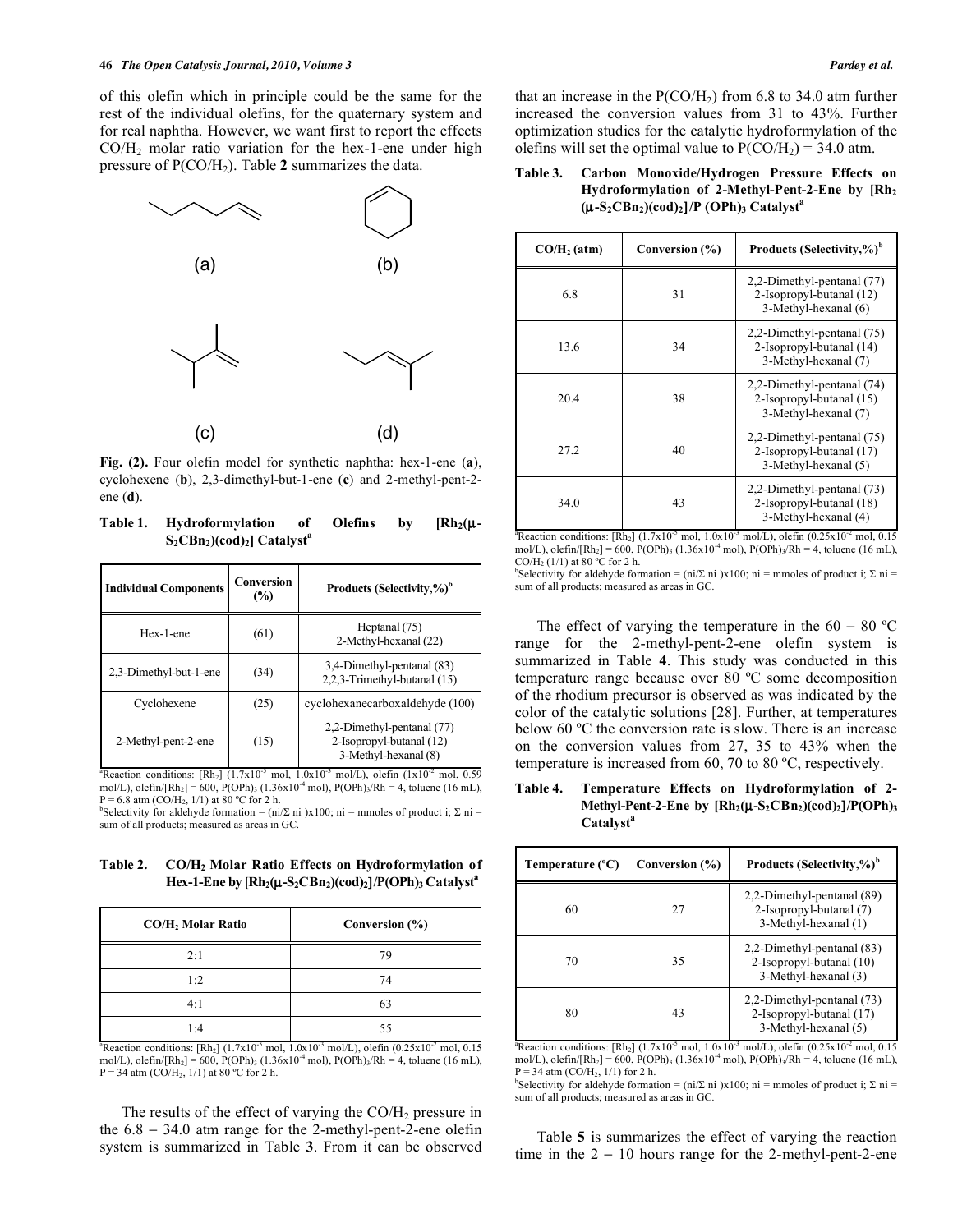olefin system. The results show a steady increase in the conversion when increasing the reaction time, keeping constant the other reaction parameters, as well as constant product selectivity. These results suggest that under the range of time using in this study the catalytic system is stable.

**Table 5. Reaction Time Effects on Hydroformylation of 2- Methyl-Pent-2-Ene by [Rh2(**μ**-S2CBn2)(cod)2**]**/P(OPh)3** Catalyst<sup>a</sup>

| <b>Reaction Time (h)</b> | Conversion (%) | Products (Selectivity,%) <sup>b</sup>                                          |
|--------------------------|----------------|--------------------------------------------------------------------------------|
| C                        | 43             | 2,2-Dimethyl-pentanal (73)<br>2-Isopropyl-butanal (18)<br>3-Methyl-hexanal (5) |
| 4                        | 54             | 2,2-Dimethyl-pentanal (74)<br>2-Isopropyl-butanal (16)<br>3-Methyl-hexanal (6) |
| 6                        | 57             | 2,2-Dimethyl-pentanal (72)<br>2-Isopropyl-butanal (17)<br>3-Methyl-hexanal (5) |
| 10                       | 76             | 2,2-Dimethyl-pentanal (75)<br>2-Isopropyl-butanal (14)<br>3-Methyl-hexanal (5) |

<sup>a</sup>Reaction conditions: [Rh<sub>2</sub>] (1.7x10<sup>-5</sup> mol, 1.0x10<sup>-3</sup> mol/L), olefin (0.25x10<sup>-2</sup> mol, 0.15 mol/L), olefin/[Rh<sub>2</sub>] = 600, P(OPh)<sub>3</sub> (1.36x10<sup>-4</sup> mol), P(OPh)<sub>3</sub>/Rh = 4, toluene (16 mL),  $P = 34$  atm (CO/H<sub>2</sub>, 1/1) at 80 °C.

Selectivity for aldehyde formation =  $(ni/\Sigma \text{ ni}) \times 100$ ; ni = mmoles of product i;  $\Sigma$  ni = sum of all products; measured as areas in GC.

 The results from Tables **3-5** indicate that optimal conditions for the catalytic carbonylation of 2-methyl-pent-2-ene by the  $\left[\text{Rh}_2(\mu - \text{S}_2\text{CBn}_2)(\text{cod})_2\right]$  system are:  $P(\text{CO/H}_2)$  = 34 atm,  $CO/H_2 = 1:1$ , at 80 °C for 10 h. Accordingly, these optimal values will be used to examine the catalytic conversion for the rest of the individual olefins. These results are shown in Table **6**.

**Table 6. Hydroformylation of the Four Individual Olefins by [Rh2(**μ**-S2CBn2)(cod)2**]**/P(OPh)3 Catalyst Under Optimized Conditionsa** 

| Olefin                     | Conversion<br>(%) | Products (Selectivity,%) <sup>b</sup>                                          |
|----------------------------|-------------------|--------------------------------------------------------------------------------|
| Hex-1-ene                  | 97                | Heptanal (58)<br>2-Methyl-hexanal (39)                                         |
| 2.3-Dimethyl-<br>but-1-ene | 89                | 3,4-Dimethyl-pentanal (58)<br>2,2,3-Trimethyl-butanal (27)                     |
| Cyclohexene                | 93                | cyclohexanecarboxaldehyde (100)                                                |
| 2-Methyl-<br>pent-2-ene    | 67                | 2,2-Dimethyl-pentanal (76)<br>2-Isopropyl-butanal (18)<br>3-Methyl-hexanal (4) |

<sup>a</sup>Reaction conditions: [Rh<sub>2</sub>]  $(1.7x10^{-5} \text{ mol}, 1.0x10^{-3} \text{ mol/L})$ , olefin  $(1x10^{-2} \text{ mol}, 0.59$ mol/L), olefin/[Rh<sub>2</sub>] = 600, P(OPh)<sub>3</sub> (1.36x10<sup>-4</sup> mol), P(OPh)<sub>3</sub>/Rh = 4, toluene (16 mL),  $P = 34$  atm (CO/H<sub>2</sub>, 1/1) at 80 °C for 10 h.

Selectivity for aldehyde formation =  $(ni/\Sigma \text{ ni}) \times 100$ ; ni = mmoles of product i;  $\Sigma$  ni = sum of all products; measured as areas in GC.

 The activity coming from carbonylation of a quaternary olefin mixture (composed by 43.0% of hex-1-ene, 23.7% of cyclohexene, 19.3% of 2,3-dimethyl-but-1-ene, and 14% of 2-methyl-pent-2-ene) by  $[Rh_2(\mu-S_2CBn_2)(cod)_2]/P(OPh)_3$ 

catalyst system under the optimal conditions reported above are given in Table **7**.

### **Table 7. Hydroformylation of the Quaternary Mixture of Olefins by [Rh<sub>2</sub>(μ-S<sub>2</sub>CBn<sub>2</sub>)(cod)<sub>2</sub>]/P(OPh)<sub>3</sub> Catalyst<sup>a</sup>**

| <b>Total Conversion (%)</b> | <b>Individual Conversion (%)</b> |
|-----------------------------|----------------------------------|
|                             | Hex-1-ene $(90)$                 |
| 83                          | $2,3$ -Dimethyl-but-1-ene (95)   |
|                             | Cyclohexene (56)                 |
|                             | 2-Methyl-pent-2-ene $(67)$       |

<sup>a</sup>Reaction conditions:  $[Rh_2]$  (1.7x10<sup>-5</sup> mol, 1.0x10<sup>-3</sup> mol/L), hex-1-ene (0.19x10<sup>-2</sup> mol, 0.12 mol/L), cyclohexene  $(0.10x10<sup>2</sup>$  mol, 0.06 mol/L), 2,3-dimethyl-but-1-ene  $(0.08x10^2 \text{ mol}, 0.05 \text{ mol/L}, 2\text{-methyl-pent-2-ene } (0.06x10^2 \text{ mol}, 0.04 \text{ mol/L}), P(\text{OPh})_3$  $(0.2 \text{ mL}, 1.36 \times 10^{-4} \text{ mol})$ , P(OPh)<sub>3</sub>/Rh = 4, olefin total volume (0.5 mL), toluene (16 mL),  $P = 34$  atm (CO/H<sub>2</sub>, 1/1) at 80 °C for 10 h.

 The results of the effect of rhodium concentrations variation on the  $(1.0 - 1.8)x10^{-3}$  mol/L range on the hydroformylation of the quaternary mixture of olefins by the  $[Rh_2(\mu-S_2CBn_2)(cod)_2]/P(OPh)_3$  catalyst systems is summarized on Table **8**.

| Table 8. | <b>Rhodium Concentrations Effect on Hydroformylation</b>                   |  |  |  |  |  |
|----------|----------------------------------------------------------------------------|--|--|--|--|--|
|          | of the Quaternary Mixture of Olefins by $\mathbb{R}h_2(\mu$                |  |  |  |  |  |
|          | $S_2CBn_2$ )(cod) <sub>2</sub> ]/P(OPh) <sub>3</sub> Catalyst <sup>a</sup> |  |  |  |  |  |
|          |                                                                            |  |  |  |  |  |

| <b>Amount of</b><br>Catalyst<br>$(10^{-5} \text{ mol})$                                                                 | <b>Total Conversion</b><br>$(\%)$ | <b>Individual Conversion (%)</b>  |
|-------------------------------------------------------------------------------------------------------------------------|-----------------------------------|-----------------------------------|
|                                                                                                                         | 80                                | Hex-1-ene $(90)$                  |
| 1.70                                                                                                                    |                                   | Cyclohexene (56)                  |
|                                                                                                                         |                                   | 2,3-Dimethyl-but-1-ene (99)       |
|                                                                                                                         |                                   | 2-Methyl-pent-2-ene (67)          |
| 2.55                                                                                                                    | 84                                | Hex-1-ene $(96)$                  |
|                                                                                                                         |                                   | Cyclohexene (60)                  |
|                                                                                                                         |                                   | $2,3$ -Dimethyl-but-1-ene $(100)$ |
|                                                                                                                         |                                   | 2-Methyl-pent-2-ene (70)          |
| 3.00                                                                                                                    | 87                                | Hex-1-ene $(99)$                  |
|                                                                                                                         |                                   | Cyclohexene (64)                  |
|                                                                                                                         |                                   | $2,3$ -Dimethyl-but-1-ene $(100)$ |
|                                                                                                                         |                                   | 2-Methyl-pent-2-ene (72)          |
| <sup>a</sup> Reaction conditions: hex-1-ene (0.19x10 <sup>-2</sup> mol, 0.12 mol/L), cyclohexene (0.10x10 <sup>-2</sup> |                                   |                                   |

mol, 0.06 mol/L), 2,3-dimethyl-but-1-ene  $(0.08 \times 10^{-2}$  mol, 0.048 mol/L, 2-methyl-pent-2-ene (0.06x10<sup>-2</sup> mol, 0.04 mol/L), P(OPh)<sub>3</sub> (1.36x10<sup>-4</sup> mol), P(OPh)<sub>3</sub>/Rh = 4, toluene (16 mL),  $P = 34$  atm (CO/H<sub>2</sub>, 1/1) at 80 °C for 10 h.

### **DISCUSSION**

 The conversion (%) of olefins to carbonylated products for the individual olefins decreases in the order: hex-1-ene  $(61) > 2,3$ -dimethyl-but-1-ene (34) > cyclohexene (25) > 2methyl-pent-2-ene (15), under the conditions given in Table **1**. The results for the carbonylation of this four olefins-model system show that 2-methyl-pent-2-ene is the less reactive and this order of reactivity concords with the reported by Ercoli [33] whom points that the mayor observed reactivity corresponds to  $\alpha$ -olefins, followed by cyclic and by  $\beta$ disubstituted olefins. In our system hex-1-ene and 2,3-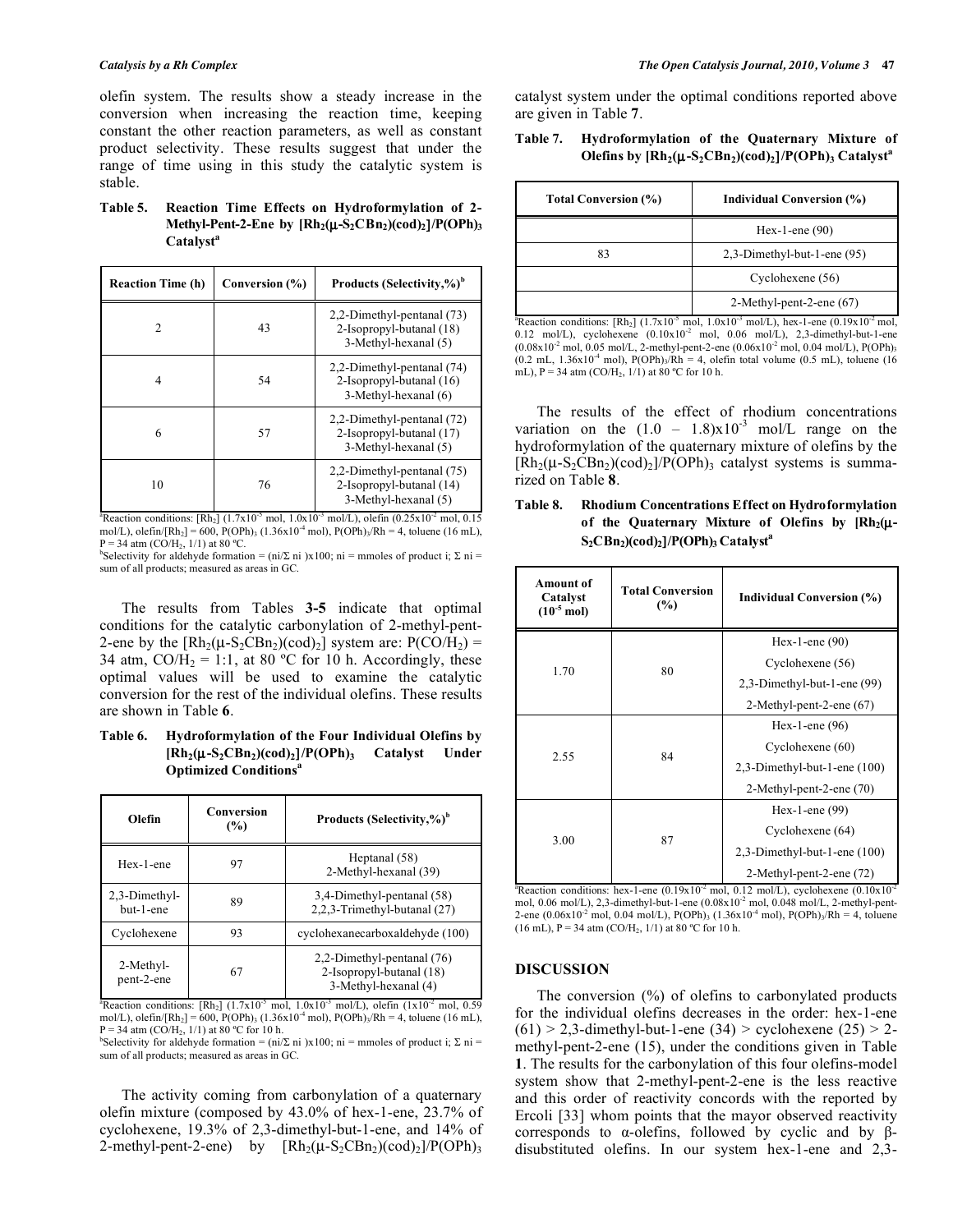$d$ imethyl-but-1-ene represent the  $\alpha$ -olefins, cyclohexene represents the cyclic olefin and 2-methyl-pent-2-ene represents the  $\beta$ -disubstituted olefin. The same tendency was observed for the carbonylation of these four olefins catalyzed by [Rh(cod)(4 picoline)<sub>2</sub>](PF<sub>6</sub>) (cod = 1,5-cyclooctadiene) complex immobilized on poly(4-vinylpiridine) in contact with methanol under carbon monoxide atmosphere [7].

 The hydroformylation of these model olefins catalyzed by *gem*-dithiolato-bridged rhodium(I)  $\text{Rh}_{2}(\mu-S_{2}CBn_{2})$  (cod)<sub>2</sub>]/  $P(OPh)$ <sub>3</sub> system produces primarily aldehydes, in general low conversion to olefin isomers (3-5%) and without formation of alcohols and olefin hydrogenation products. Those observations confirm the high selectivity towards aldehydes by this  $Rh/P(OPh)$ <sub>3</sub> catalytic system. In the case of  $\alpha$ -olefins both the linear and the branched aldehyde product were obtained due to the addition of the formyl group on either carbon double bond. For to  $\beta$ -olefin three aldehydes are observed, two are formed by the addition of the formyl group on either carbon double bond and the other due to the isomerization of olefin. In addition, as is shown in Table **1**, for hex-1-ene is observed that heptanal (linear isomer) represent 77% of the product composition whereas 2 methy-hexanal (branched isomer) represent 23% with *n*/*i* ratio of 3.35. Furthermore, 2,3-dimethyl-1-butene is converted to the lineal aldehyde; 3,4-dimethyl-1-pentanal in (84%) with low tendency for the isomer product; 2,2,3-trimethyl-butanal (16%). The cyclohexene is only converted to cyclohexanecarboxaldehyde (100%) and 2-methyl-pent-2-ene is converted to 2,2 dimethyl-pentanal (79%), 2-isopropyl-butanal (13%) and 3 methyl-hexanal (8%).

 Table **2** shows that maximum conversion for hex-1-ene can be obtained at  $CO/H<sub>2</sub>$  molar ratio of 1:1. This value matches with the stoichiometric relationship required by eq. 1. Table **3** shows that the percentage of conversion of 2-methyl-pent-2-ene follows a linear dependence on  $[CO/H<sub>2</sub>]$  in the range of the study. Based on this linear dependence we suggest a possible mechanism in that the rate-limiting step  $(k_2)$  is preceded by coordination of  $CO$  and  $H<sub>2</sub>$ , e.g.

$$
k_1
$$
  
[Rh]+CO+H<sub>2</sub>  $\longrightarrow$  [H<sub>2</sub>-Rh-CO]  $\longrightarrow$  oxygenated products (2)

Further more, it can be seen that the variation of  $P(CO/H<sub>2</sub>)$ changes the selectivity. Namely, it observed a slightly decrease for the selectivity toward 2,2-dimethyl-pentanal and 3-methylhexanal production from 77 to 73% and from 6 to 4%, respectively. There is also a slightly increase for 2-isopropylbutanal production from 14 to 18%.

 Table **4** shows that maximum conversion can be obtained at 80 ºC. Unfortunately, due to limitations related to the low thermal stability of the *gem*-dithiolato-bridged rhodium(I) complex at high temperatures and to its poor catalytic performance at low temperature was not possible to expand the range of the temperature over 80 ºC and below 60 ºC. An activation energy (Ea = 10.1 kJ/mol K) was calculated from an Arrhenius-type plot (Ln % of conversion *vs* 1/T). In addition, the variation of temperature changes the selectivity. It observed a decrease for the selectivity toward 2,2-dimethyl-pentanal production from 89 to 73% and an increase for 2-isopropylbutanal and 3-methyl-hexanal production from 7 to 17% and from 1 to 5%, respectively.

 Table **5** shows that the conversion gradually increases with extent of reaction time and the maximum value of 76% is achieved in 10 h. There is an increase of 1.7-fold when the reaction time is changed from 2 to 10 h. However it is worth noting that the variation of reaction time does not change significantly the selectivity towards the three aldehyde products. This suggests that the catalytic ability of rhodium species formed under the catalytic reactions conditions towards the hydroformylation the 2-methyl-pent-2-ene in this time scale of study remains constant. Accordingly, the reaction rates for the formation of three products should keep a constant relationship, which is independent of the giving reaction time.

 The data from Table **6** shown the expected increment of the olefin conversion of 1.6- (hex-1-ene), 2.6- (2,3-dimethyl-but-1 ene), 2.5- (cyclohexene) and 4.7-fold (2-methyl-pent-2-ene) under the optimal values for  $CO/H<sub>2</sub>$  molar ratio, pressure of CO/H<sub>2</sub>, temperature and reaction time.

 The data from Table **7** show that conversion (%) of olefins to aldehydes in the quaternary mixture (q.m.) decreases as: 2,3 dimethyl-but-1-ene  $(95)$  > hex-1-ene  $(90)$  > 2-methyl-pent-2ene  $(67)$  > cyclohexene  $(56)$ . This q.m. mixture is composed (wt.%) by 43.2% of hex-1-ene, 23.3% of cyclohexene, 19.4% of 2,3-dimethyl-but-1-ene, and 14.1% of 2-methyl-pent-2-ene. However, when the normalized conversion values  $(NCV)$  for each of the four olefin in the mixture (Eq 3, [olefin<sub>i</sub>]<sub>o</sub> = initial concentration of a given individual olefin(i),  $\Sigma$  = summatory factor of the four olefins) the resulted order is: hex-1-ene (56.7)  $> 2,3$ -dimethyl-but-1-ene (11.4)  $>$  cyclohexene (10.1)  $> 2$ methylpent-2-ene (4.7) for the total 83% conversion. It can be observed that the normalized conversion values fallow the order:  $\alpha$ -olefins (hex-1-ene and 2,3-dimethyl-but-1-ene) > cyclic olefin (cyclohexane) >  $\beta$ -disubstituted olefin (2-methyl-pent-2ene). The NCV values take in account the relation between the amounts of olefin in the mixture (define as wt.%) and their catalytic conversion values. These values represent the amounts of olefin converted if the mixture had the 1:1:1:1 composition expressed in wt.%. Obviously, the lesser the amount of the olefin in the mixture the faster is its consumption for a given time.

$$
NCV_i = \frac{w.t. \% (olefin_i in q.m.) \times [olefin_i]_0}{\sum_i w.t. \% (olefin_i in q.m.) \times [olefin_i]_0} \times \% conv. \ olefin_i \ (3)
$$

 The results from Table **8** show a moderate increase for the total conversion from 80% at  $[Rh] = 1.0x10^{-3}$  mol/L to 87% at  $[Rh] = 1.8x10^{-3}$  mol/L. Furthermore, the individual conversion for each olefin also increases. Namely, conversion of hex-1-ene increases from 90% to 99%, conversion of cyclohexene increases from 56% to 64%, conversion of 2,3-dimethyl-but-1 ene increases from 99% to 100% and conversion of 2-methylpent-2-ene increases from 67% to 72% under the conditions described in Table **8**.

# **CONCLUSIONS**

 The results of the investigation herein performed on the *gem*-dithiolato-bridged rhodium(I)  $[Rh_2(\mu-S_2CBn_2)(cod)_2]$ catalysts pointed out the following main conclusions: The *gem*dithiolato-bridged rhodium(I)  $[Rh_2(\mu-S_2CBn_2)(cod)_2]$  in the presence of  $(P(OPh)_{3})$  under carbon monoxide/hydrogen atmosphere shows catalytic carbonylation activity for hex-1 ene, cyclohexene, 2-methyl-pent-2-ene and 2,3-dimethyl-but-2 ene, also for the quaternary mixtures of these substrates (synthetic naphtha) under the condition studied. The principal carbonylated products obtained are aldehydes. In synthetic